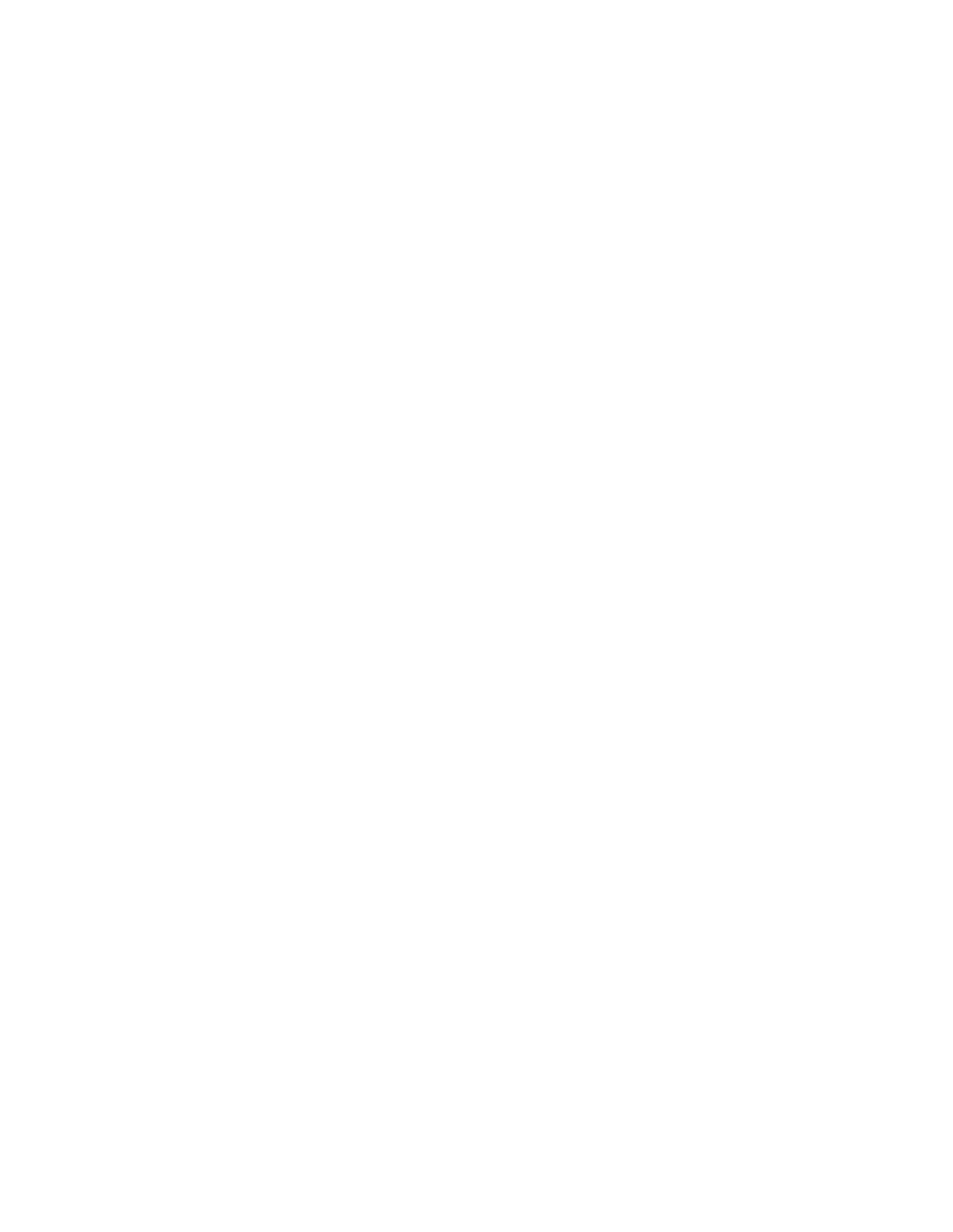the main beam of the H-plane pattern  $(\phi=270 \text{ deg})$ and increased radiation in the sidelobe  $(\theta=90 \text{ deg})$ , as shown in Fig. 3 (a). The E-plane radiation pattern of the dielectric spherical radome shows slightly lower directivity compared to the antenna just on the mounting plate.



Fig. 2.  $S_{11}$  for the antenna on the mounting plate, with the *ghost* spherical radome and the dielectric spherical radome with  $\varepsilon_r = 4.2$ .



Fig. 3. (a) H-plane pattern and (b) E-plane radiation pattern for antenna on the radome base, with *ghost* spherical radome and the dielectric spherical radome.

## **III. IMPACT OF DIFFERENT RADOME PROFILES ON ANTENNA PERFORMANCE**

In this section, the performance of the Vivaldi antenna installed in several different radomes is analyzed and compared with the case of antenna mounted on the radome base, i.e., without a radome. Illustrative aerodynamic radome profiles are chosen, namely, a spherically blunted cone and two superspheroidal profiles. In all cases, the radome's base radius and length are fixed to be *R*=2 m and *L*=2.2 m respectively. In all cases, the half-wave monolithic radome is made of a glass composite of thickness 24.4 mm and dielectric constant  $\varepsilon_r$ =4.2, which is designed to operate at 3 GHz. Radome losses are neglected. The cone profile radome is blunted by a sphere of radius 0.1 m. The superspheroidal radomes are described by the equation  $x^2 + y^2 =$  $\left(\frac{2R}{I}\right)$  $\left(\frac{2R}{L}\right)^2 (L^p - z^p)^{2/p}$ , where the coordinate *z* is defined along the axis of the radome, and parameter *p* defines the particular profile;  $p=1.449$  and  $p=1.161$  give the ogive and superspheroidal profiles of [2] respectively. All simulations were performed with the same meshing and run time parameters given in Section II.

Figure 4 assesses  $S_{11}$  in the operating range for the antenna installed in three different airborne radomes. The radome profiles are also given in Fig. 4. Figure 4 shows that reflections from the superspheroidal radomes tend to shift the operating frequency of the antenna and to narrow the antenna's passband. The spherically blunted cone has the least impact on  $S_{11}$  in the passband and gives the most similar behavior to the antenna performance without a radome.

Figures 5 (a, b) compares the antenna radiation patterns for the H-plane and E-plane for each radome. Figure 5 (a) shows that the superspheroid with  $p=1.161$ causes the highest deterioration in the main lobe of the H-plane radiation pattern  $(\phi=270 \text{ deg})$ . The ogive radome (*p*=1.449) has reduced the directivity of the main beam of antenna ( $\phi$ =270 deg). The spherically blunted radome has the radiation pattern most similar to the antenna with no radome. All radomes cause the slight increase in the side lobe ( $\phi$ =90 deg). Figure 5 (b) shows that in the E-plane, the superspheroid with  $p=1.161$  has significantly increased the directivity of antenna whilst the ogive radome  $(p=1.449)$  has decreased the directivity in the E-plane. Again, the spherically blunted radome has the E-plane pattern most similar to the antenna with no radome.

Our analysis of the effect that different superspheroidal radome profiles have on the radiation pattern of the antenna are very different from those in [2] that reported only very minor differences in sidelobes of the antenna radiation. This is, we believe, due to the "decoupled" approach employed in [2].